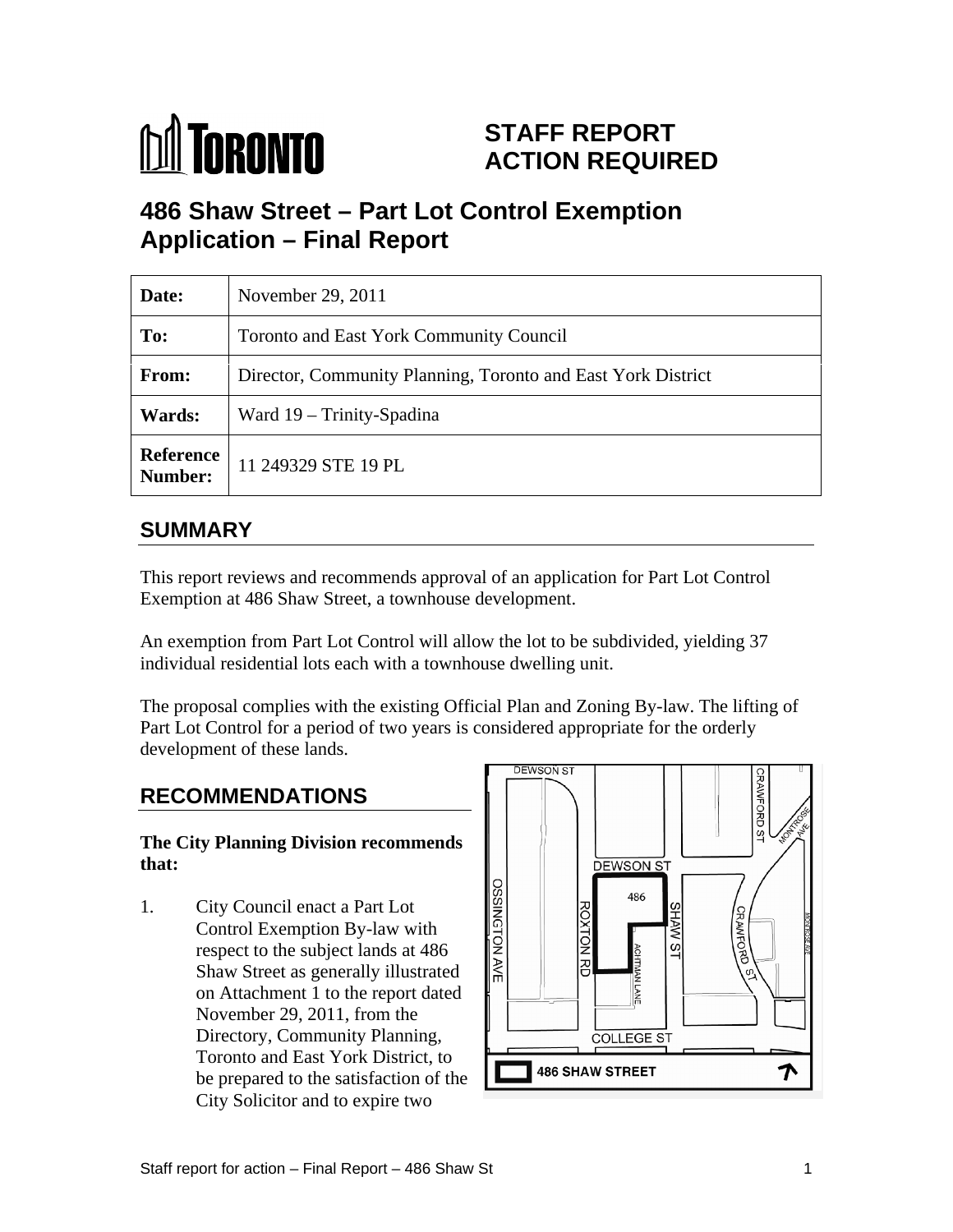years following enactment by City Council.

- 2. City Council require the owner of the lands at 486 Shaw Street to provide proof of payment of all current property taxes for the subject lands to the satisfaction of the City Solicitor, prior to the enactment of the Part Lot Control Exemption By-law.
- 3. City Council authorize and direct the City Solicitor to register the Part Lot Control Exemption By-law on title.
- 4. City Council authorize the City Solicitor to make such stylistic and technical changes to the draft Part Lot Control Exemption By-law as may be required.

#### **Financial Impact**

The recommendations in this report have no financial impact.

#### **DECISION HISTORY**

A Zoning By-law amendment to permit the redevelopment of the former school site was approved by Toronto City Council on June 15, 2011 (By-law No. 805-2011). The amendment permits 37 townhouses that will front Shaw Street and Roxton Road with parking located at the rear of each of the new properties, along Achtman Lane, which will be extended north to connect with Dewson Street.

A consent application (B0052/11TEY) was approved by the Committee of Adjustment on October 19, 2011 to sever the parcel of land designated for the extension of Achtman lane, which will be conveyed to the City for public lane purposes.

#### **ISSUE BACKGROUND**

#### **Proposal**

The applicant is requesting exemption from Part Lot Control in order to create separate lots for the 37 townhouse dwelling units approved by Council on June 15, 2011. The units will be marketed as freehold units with frontage onto Shaw Street and Roxton Road. To allow for the conveyance of the individual lots, an exemption from Part Lot Control will allow the existing parcel of land (Lots 26, 29  $\&$  30, Pt Lt 25, 28  $\&$  31 R-Plan 302, and municipally known as 486 Shaw Street) to be subdivided into a total of 37 individual residential lots, each to contain a townhouse dwelling unit.

#### **Site and Surrounding Area**

The site, municipally referred to as 486 Shaw Street, is an 'L' shaped lot which has an area of 6,867 square metres with 53.6 metres of frontage on Shaw Street, 75.13 metres flanking Dewson Street and 109.1 metres abutting Roxton Road. The former three storey school building has been demolished and the lands now sit vacant.

Land uses surrounding the site are as follows:

North: The Central Commerce Collegiate school north across Dewson Street.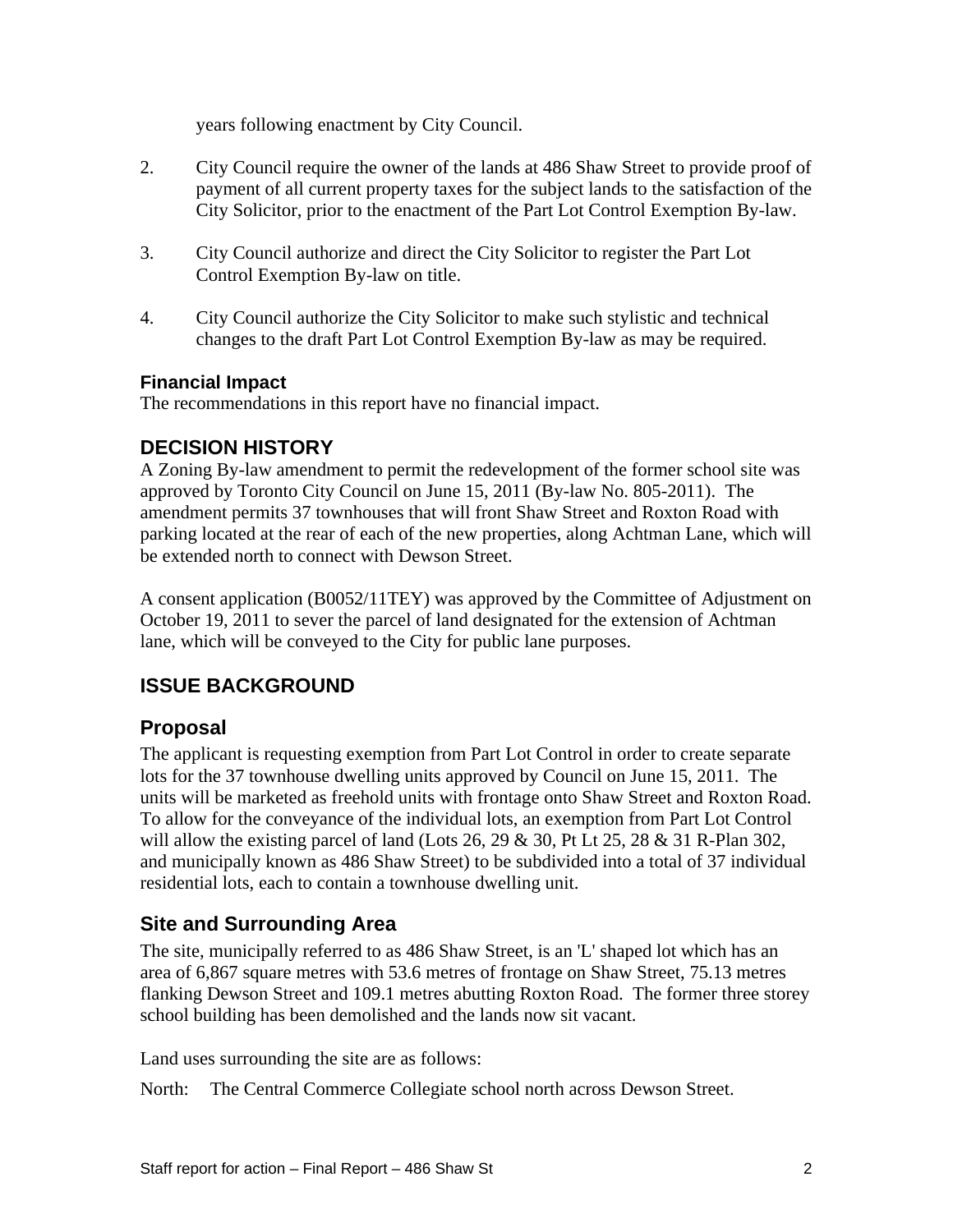- South: A vacant lot that has approval for a thirteen unit three-storey townhouse development that fronts Shaw Street and Achtman Lane, two and three-storey semi-detached dwellings and row houses with three-storey mixed use buildings along College Street further south.
- East: Three-storey semi-detached dwellings and row houses across Shaw Street.
- West: Two and three-storey semi-detached dwellings and row houses across Roxton Road.

#### **Provincial Policy Statement and Provincial Plans**

The Provincial Policy Statement (PPS) provides policy direction on matters of provincial interest related to land use planning and development. The PPS sets the policy foundation for regulating the development and use of land. The key objectives include: building strong communities; wise use and management of resources; and, protecting public health and safety. City Council's planning decisions are required to be consistent with the PPS.

The Growth Plan for the Greater Golden Horseshoe provides a framework for managing growth in the Greater Golden Horseshoe including: directions for where and how to grow; the provision of infrastructure to support growth; and protecting natural systems and cultivating a culture of conservation.

City Council's planning decisions are required by the Planning Act, to conform, or not conflict, with the Growth Plan for the Greater Golden Horseshoe.

#### **Official Plan**

The City of Toronto Official Plan designates the property as *Neighbourhoods*, which are considered physically stable areas made up of residential uses in lower scale buildings.

The stability of our *Neighbourhoods'* physical character is one of the keys to Toronto's success. Physical changes to our established *Neighbourhoods* must be sensitive, gradual and generally "fit" the existing physical character. To ensure development in established *Neighbourhoods* will respect and reinforce the existing physical character.

#### **Zoning**

Under former City of Toronto Zoning By-law 438-86 the subject site is zoned R2 Z0.6 with a maximum permitted height of 10.0 metres.

A site specific zoning by-law (By-law No. 805-2011) was approved by Toronto City Council on June 15, 2011 that permits a 37 unit townhouse development on the subject site.

#### **Site Plan Control**

An application for Site Plan Approval was submitted on September 16, 2010 and is currently under review. Staff anticipate being in a position to issue site plan approval in the first quarter of 2012.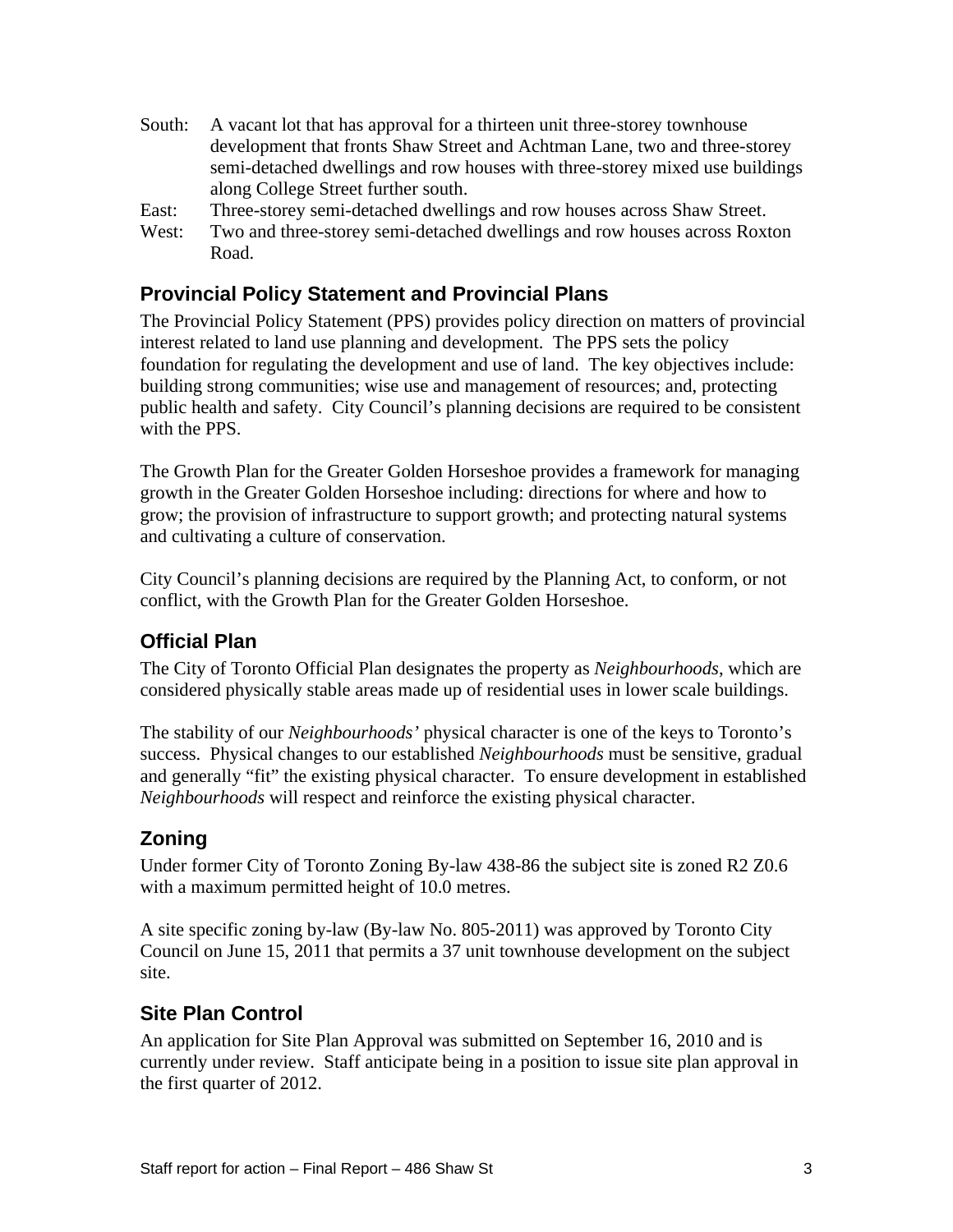#### **Agency Circulation**

The application was circulated to all appropriate agencies and City divisions. Responses received have been used to assist in evaluating the application and to formulate appropriate draft plan approval conditions.

#### **COMMENTS**

#### **Land Division**

Section 50(7) of the Planning Act, R.S.O. 1990, as amended, authorizes City Council to adopt a by-law exempting lands within a registered plan of subdivision from Part Lot Control. The subject lands are within a registered plan of subdivision. The lifting of Part Lot Control on the subject lands is considered appropriate for the orderly development of the lands and will facilitate the development.

To ensure that the Part Lot Control Exemption does not remain open indefinitely, it is recommended that the By-law contain an expiration date. In this case, the By-law should expire two years following enactment by City Council. This time frame provides sufficient time for the completion of the proposed development.

The proposal complies with the amended Zoning By-law. The application was circulated to the Technical Services Division for comments and no issues or requirements were identified.

#### **CONTACT**

Jeff Markowiak, Planner Tel. No. (416) 397-4647 Fax No. (416) 392-1330 E-mail: jmarkow@toronto.ca

#### **SIGNATURE**

Gregg Lintern, MCIP, RPP Director, Community Planning Toronto and East York District

 $(p:\2011\CLtext{B\ph{TEYCC\30123164059.doc} - at$ 

#### **ATTACHMENTS**

Attachment 1: Part Lot Control Exemption Plan

 $\overline{\phantom{a}}$  , we can assume that the contract of  $\overline{\phantom{a}}$  , we can assume that the contract of  $\overline{\phantom{a}}$